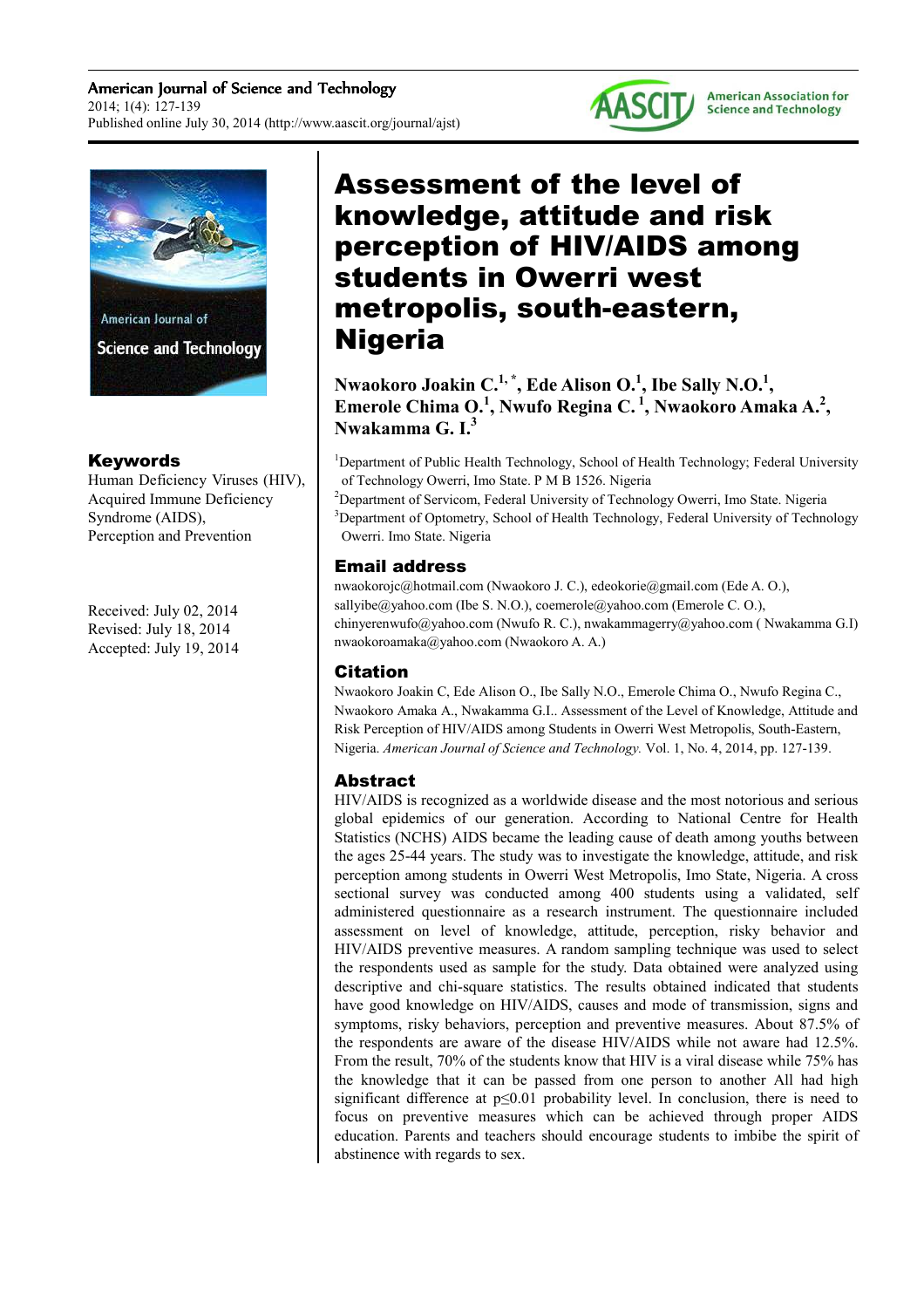# 1. Introduction

One of the most dreaded killer diseases in the world today is the Human Immune Deficiency Virus/Acquired Immune Deficiency Syndrome, otherwise known as HIV/AIDS. It has continued to be thorns in the flesh of Africans and Nigerians in particular. The menace of HIV/AIDS has reached every community and locality in Nigeria with varying degree of severity. In Nigeria approximately 170,000 died from AIDS in year 2007 (UNAIDS, 2008). It was estimated that in Nigeria about 3.1% of adult between ages15-49 are living with HIV/AIDS (UNAIDS, 2008).

This first case of HIV/AIDS in Nigeria was identified in 1986. Since then, the HIV prevalence has grown exponentially. Globally, epidemic evidence of 2005 survey shows that all states in Nigeria have a prevalence rate of 5% including Federal Capital Territory. According to UNAIDS (2003) an increasing number of youth within the age of 15- 25 years have continued to get infected with HIV. National HIV/AIDS Reproductive Health Survey also reported that youths are more vulnerable to sexual infection because of their age, gender and sexual orientation. This assertion was supported with the work done by UNICEF, UNAIDS and WHO, (2007) that youths are the most sexually active individuals.

Nigerian students have imbibed negatively on sexual activity and immoral behavior such as sexual promiscuity, rape, and unprepared marriage due to illegal pregnancies. These attitudes have created a lot of problems and led to the spread of HIV among youths.

It has been argued by Adefuye *et al*, (2009) that HIV/AIDS is high among students, prostitutes, artisans and drug addicts among others. There are so many conceptions that HIV/AIDS prevalence is high among students of tertiary institutions (Adefuye *et al*, 2009). Tertiary institutions (university/college) environment was found to provide great opportunity for HIV high risk behaviors (Adefuye *et al*, 2009; Ojiefo *et al*, 2009). This includes high rate of pre-marital sex, drug addiction, and cultism among others which are common phenomenon in tertiary institution in Owerri and are potential channels of HIV/AIDS infections. Although, HIV/AIDS is gradually reducing, but more efforts should be geared towards effective approaches that can result in lowering HIV infection among youths and adults

Knowledge is described by Carlson (1996), as the sum of people's conceptions, views and perceptions which have been established and tested as the correct reflection of objective reality. Therefore knowledge in this study is referred to as all understanding based on perception, the reality in which is proven in human practice. Lack of knowledge among youth may be one of the reasons why people are actively engaged in indiscriminate sexual behavior which result in contracting AIDS.

Perception of people on an issue is influenced by different factors for different people, nevertheless, behavior performed toward an issue per time is an indicator of how an individual has perceived or evaluated the matter (Oluh, 2007).

Ukpong (2006), noted that people have different perception on health issues, their perception go a long way to determining their health seeking behavior and attitude to treatment. According to him, the value place of a service is dependent on the way is perceived, evaluated and acted upon by a person.

## 1.1. Concept of HIV/AIDS

Human immune deficiency virus (HIV) is a virus that causes Acquired immune deficiency syndrome (AIDS). This virus infects the cells that make up the human body and replicates itself within those cells. In order to make new copies of itself, it must infect the cells of a living organism (Nielson, 2003). When it gets into the human body system several billions of HIV particle copies are produced every day and circulate in the blood.

HIV is said to attack the body defenses (white blood cells) especially the so called CD4 cells which are like the coordinators of the immune system serve as eyes and ears or rather telephone to the body's army. Garland (2003) stated that the HIV virus attaches itself to the cell and later penetrates into it. Having entered the CD4 cell, it quickly multiplies by using the cells it invaded to make copies of itself and eventually kills the CD4 cells. The CD4 working in the body of a healthy person is supposed to be between 650 and 1250 cells per cubic millimeter. When a person's CD4 count drops below 200, the person is said to have AIDS, but when the count is about 350, doctors usually prescribe some antiretroviral drug therapy. When the CD4 cells are destroyed, the whole immune system does not work in harmony; this allows many different infections to enter the body and destroy it.

Ahmadu (1997) stated that there are two genetically and immunologically distinct human deficiency viruses, which have been discovered as causing HIV/AIDS disease. These are HIV-1 and HIV-2 which remains the dominant virus associated with AIDS in West Africa. An increasing number of different strains of both HIV-1 and HIV-2 are identified by molecular virology and by phenotype in cells culture. This increase is due to minor differences in the molecular structure of the virus. Ahmadu (1997) also added that HIV is capable of altering its antigens composition or its structure to avoid immune destruction and so continues to weaken the infected person's immunity. Therefore, HIV is cunning, crafty and deceiving, even to the body's immune system.

Acquired immune deficiency syndrome is a set of symptoms and infections resulting from the damage to human immune system. The major consequence of this, is a progressive effective reduction of the immune system and leaves the individual prone to opportunistic infections (WHO, 2006). It is important to note that there is no cure for HIV/AIDS but treatment for people living with it has improved enormously.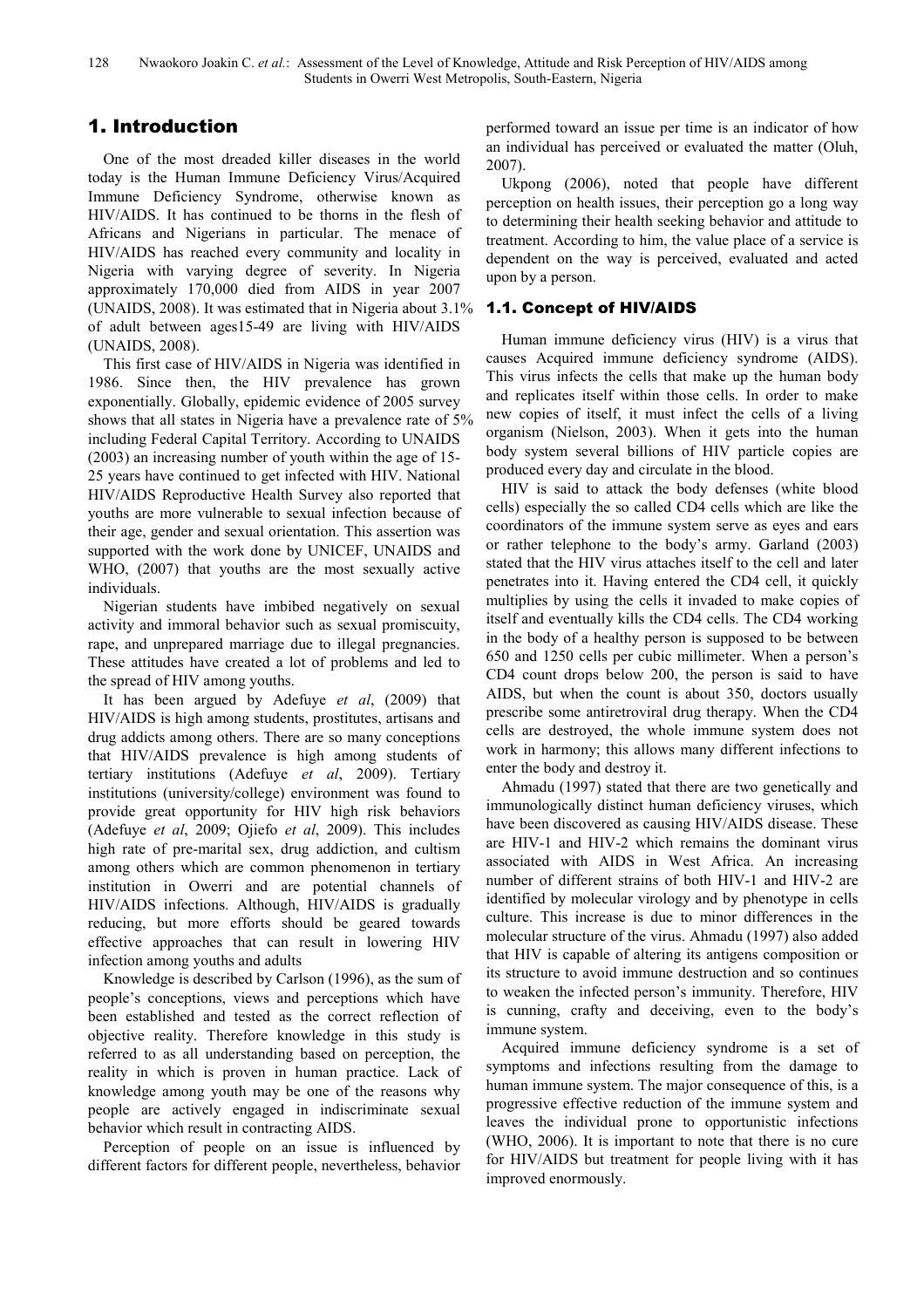#### 1.2. Origin of HIV/AIDS

The origin of HIV/AIDS is not known, but scientists have proposed theories about the origin of HIV/AIDS none of which has yet been proven. Haan (2004) stated that the earliest known case of HIV was from a blood sample collected in 1959 from a man in Kinshasa, Democratic Republic of Congo. The genetic analysis of this blood sample suggested that HIV-1 may have stemmed from a single virus in the 1940s or early 1950s. Haan (2004), went on to state that the virus existed in the United states by mid-to late 1970. Doctors in Los Angelos and New York reported illnesses of pneumonia, cancer and among people with healthy immune system. In 1982, AIDS was used by health officials to describe the occurrence of such opportunistic infections as Kaposis sarcoma and Pneumocystic carnnii (pneumonia) in previously healthy people. That was the year the formal tracking (surveillance) of AIDS cases began in United States of American.

However, scholars stated that the major source of HIV/AIDS was sub Saharan African continent. Bankole and Singh (2004), confirmed the above statement and added that sub Saharan Africa has been more devastated by HIV/AIDS epidemic than any other region of the world. The high risk groups are the Sexually Transmitted Infections (STI) patients, commercial sex workers (CSWs), injection drug users, long distance drivers, and miners' workers (Olugbenga-Bello, Asekun-Olarinmoye & Adeomi, 2011)

Garland (2003), presented explanation of HIV/AIDS acronym thus: H- Stands for Human- the virus are only found in humans; it is not found in animals or insects. I - Stands for Immune Deficiency: this means, the virus reduces the immune system.

V- Stands for Virus: this means that they are the smallest of all microorganisms and hundreds of times smaller than the bacterium or malaria parasite.

The Acquired Immune Deficiency Syndrome (AIDS) is the final stage of the disease. It continues in the human body till death. It can be explained thus:

A- Stands for Acquired: this indicates that its victim did not inherit it.

I&D- Stands for Immune Deficiency respectively: this shows that the victims have a common characteristic of a breakdown in their body immunity.

S- Stands for Syndrome. It covers the case of rare but ravaging disease that takes defenses.

Raen (1993) on the other hand stated that the disease is a syndrome because it consists of several signs and symptoms. Both mean the same as the signs and symptoms are as a result of the different kinds of diseases that attack the body.

An infected HIV person can look and feel very well for many years. It can take 5 to 10 years or even longer and during that period of silence the infected person can easily infect other people without knowing. The cure of HIV is yet to be found.

#### 1.2.1. Major Routes of HIV/AIDS Transmission

HIV spreads from person to person, through blood fluids, mainly semen, blood. Infection requires direct contact between the body fluids as when semen of infected person contacts of sore (from another sexually transmitted disease) in the vagina, mouth, rectum of another person. Chukwu (2008) states that the mode of transmission remains the same virtually in every human society but significantly differs in rate. The various means of transmission include:

• Sexual route **–** the majority of HIV infection are acquired through unprotected sexual relation. In Nigeria, about 85% of AIDS infection is through sexual intercourse with infected persons (NERDC, 1995).

Momoh (2004) added that the sexual intercourse is the primary way of contracting HIV/AIDS because it involves the exchange of body fluid. Odey (2004) supported the above assertion by emphasizing that it is the major mode of transmission of HIV/AIDS. In realization of this mode of HIV/AIDS, scholars have recommended that people should keep only one sex partner. But if they must have sex with an irregular partner, condom should be used.

• Blood or blood product route**-** the spread of HIV by exposure to infected blood usually results from sharing of contaminated hypodermic needle and syringes used for illicit drugs.

Daudu (2005) and Raen (1993) asserted that HIV/AIDS is contracted through direct contact with blood infected by the virus through blood transfusion or through infected needles, razors, circumcision, barbing, traditional birth attendants, blood covenants, scarification (tribal marks) and careless handling of patients by health workers.

Mother to Child transmission (MTCT)

One of the greatest advances in HIV disease management has been in pregnant women.

Raen (1993), and the AIDS alliance in Nigeria (2000) stated that women with HIV/AIDS can transmit HIV to their babies while in the womb or during child birth, though there is limited risk of infection through breastfeeding. For this reason breastfeeding is recommended because the risk of death through diarrhea from feeding bottle is still greater.

Garland and Haan (2004), added that mother to child infection accounts for about 10% of total HIV infections which is approximately 3 out of every 10 child born to an infected mother. The danger of mother to child transmission is less when HIV positive women breastfeed exclusively for the first six months. The risk is however higher with mixed feeding and complications developing from poor breastfeeding techniques, especially in cases where the mother has mastitis or cracked nipples. The risk also increases the more when the mother has become infected with HIV while breastfeeding as the viral load in the initial stage of infection is very high.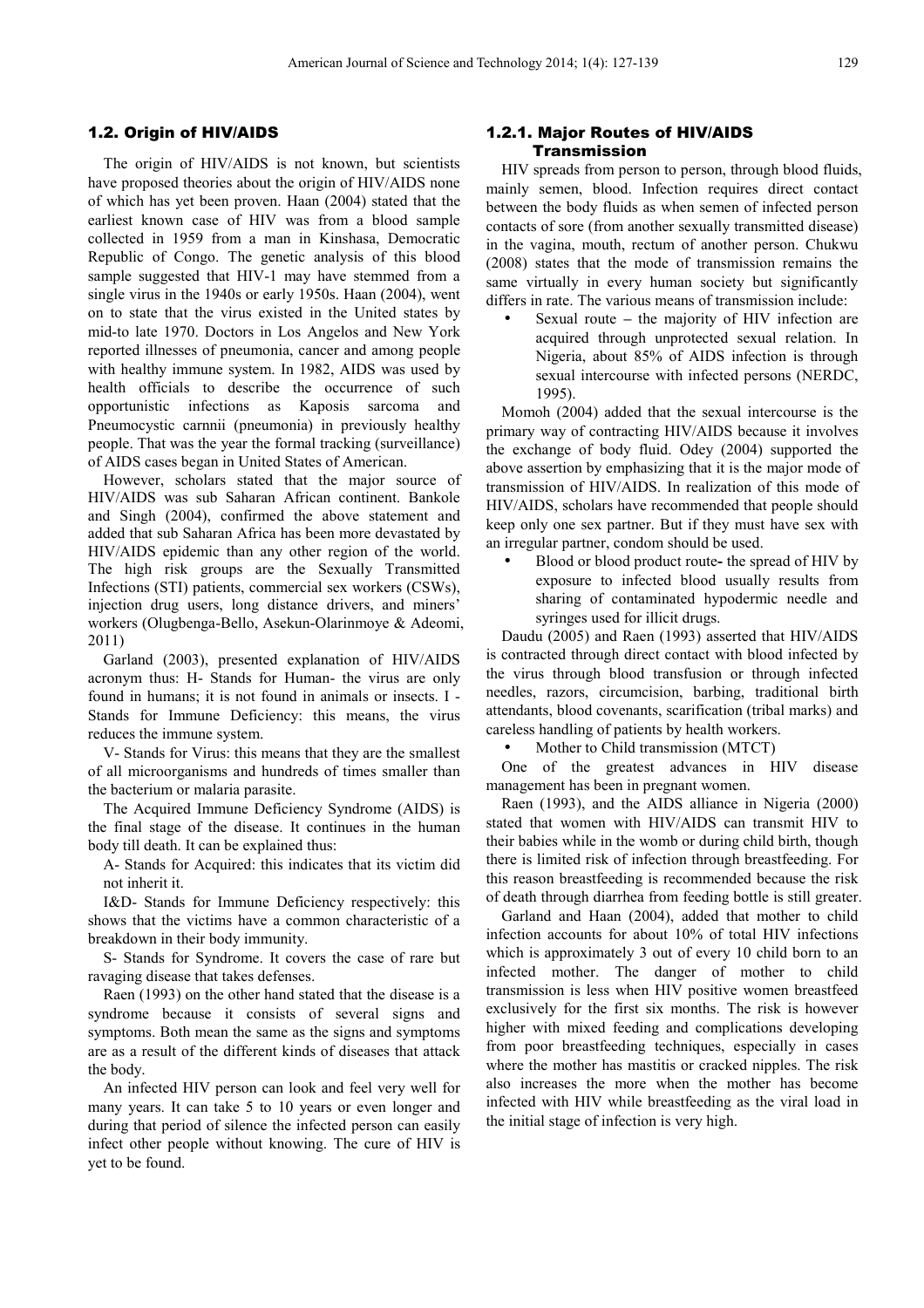## 1.3. Signs and Symptoms of HIV/AIDS

Usually, early infection of HIV/AIDS is not noticeable immediately. In most cases, a few months or years (6months to 12 years) is the infection develops to AIDS depends on the defense mechanism (body cell) of the person. There are two categories of AIDS symptoms, minor and major. The minor signs of HIV/AIDS include the following: Shortness of breath, Cough that can last for more than one month, Itching rash, Swollen glands at two or more sites, e.g. in the area under the arm or groin, Tiredness even when the person has done no work, Thrush in the mouth and throat, Thick white coating on the tongue or throat, Consistent headache

#### 1.4. The Major Signs Include

- Fever unexplained prolonged fever or recurrent fever or night sweats for more than one month.
- Diarrhea chronic diarrhea on a continuous or intermittent form for more than one month. However, a person is diagnosed as having AIDS if he /she have one major sign plus two minor signs.
- Weight loss there will be a progressive weight loss of more than 10% of body weight

## 1.5. HIV Testing/Diagnosis

The most common used test for HIV infection is referred to as Enzyme Linked Immune-sorbent Assay (ELISA). If the ELISA finds HIV antibodies, the result must be confirmed typically by a test called a Western blot. It is conducted by using the person's blood, serum or saliva. There are different types of HIV testing. They include:

- HIV antibody test this test looks for antibodies in blood, urine or saliva.
- Viral load test/polymerize chain reaction it identifies HIV in the blood within 2-3 weeks of infection. It is usually used on babies born by HIV positive mothers.
- Rapid HIV test this test does not require a highly trained laboratory scientist. It is done with rapid diagnostic test kits.

#### 1.6. Youths' Ignorance of HIV/AIDS

The youth are young people that constitute one fifth of the world's population and nearly two fifths in the developing countries' population (Population Reference Bureau (PRB), 2000). Macphail and Campbell (2001) noted that young people have continued to engage in high risk sex despite of their knowledge of HIV/AIDS and how to prevent it. The study by Hawking et al (2001) in Nigeria revealed that undergraduate students were knowledgeable about HIV/AIDS transmission and symptoms, but such knowledge did not prevent them from engaging in unprotected sexual intercourse. The students in secondary schools are considered very important with regards to issues of knowledge in HIV/AIDS, because many students

fall into the age target group by United Nations definition of youth.

Education is a key factor in helping people overcome their fears, ignorance and prejudices and also reduce the spread of HIV/AIDS. However, lack of knowledge about HIV/AIDS is one of the barriers to HIV/AIDS perception.

#### 1.7. Attitude or Perception towards HIV

Stigma refers to a situation when people living with HIV/AIDS are viewed as shameful and the disease is perceived to be a result of personal irresponsibility. If not counteracted, such attitudes fuel prejudice against those living with HIV/AIDS, marginalizing and excluding individuals. Ultimately such attitudes allow societies to excuse themselves from the responsibility of caring for and looking after those who are infected. More importantly, stigma leads to secrecy and denial that hinders people from seeking counseling and testing for HIV as well as care and support services. Such much discrimination against HIV positive could youth or cause them dropping out of school.

Different psychosocial literatures on health related behaviour emphasize the perception of being at risk of HIV/AIDS infection as one of the necessary conditions for preventive behavior to be adopted Bernadi (2002). Indicating the relationship between knowledge, attitudes and practices, Zenabu (1999) pointed out that intervention in curbing the spread of HIV/AIDS could be achieved when individuals acquire knowledge and then create the desired attitude, which finally leads to behavior modification or health seeking behavior (Bernadi, 2002).

Akwara, et al; (2003) observed that studies on perception of risk of HIV/AIDS are poorly understood and inconclusive because of difficulty of spreading and disentangling the complex relationship between the variables.

A study by Prata et al; (2006) in Mozambique showed that in 2000 an estimate 12% of adult aged 15-49 were infected with HIV and the most estimates show an increasing prevalence of infection and about half of new infections occur among 15-24 years old. The study concluded that the relationship between individual's perception of their risk acquiring HIV and their use of condoms is poorly understood which they argued are crucial to the development of effective strategies to fight HIV/AIDS.

## 1.8. Effects of HIV/AIDS

AIDS is termed a deadly disease caused by a virus. The virus infects the human body and causes serious damage to the body's immune system by destroying the defensive mechanism of the body, which can fight against other diseases. Once it has destroyed most of the defense cells of the body, the body no longer fights other infections like tuberculosis, hepatitis, diarrhea and other cancers. The victim is vulnerable to any form of minor disease and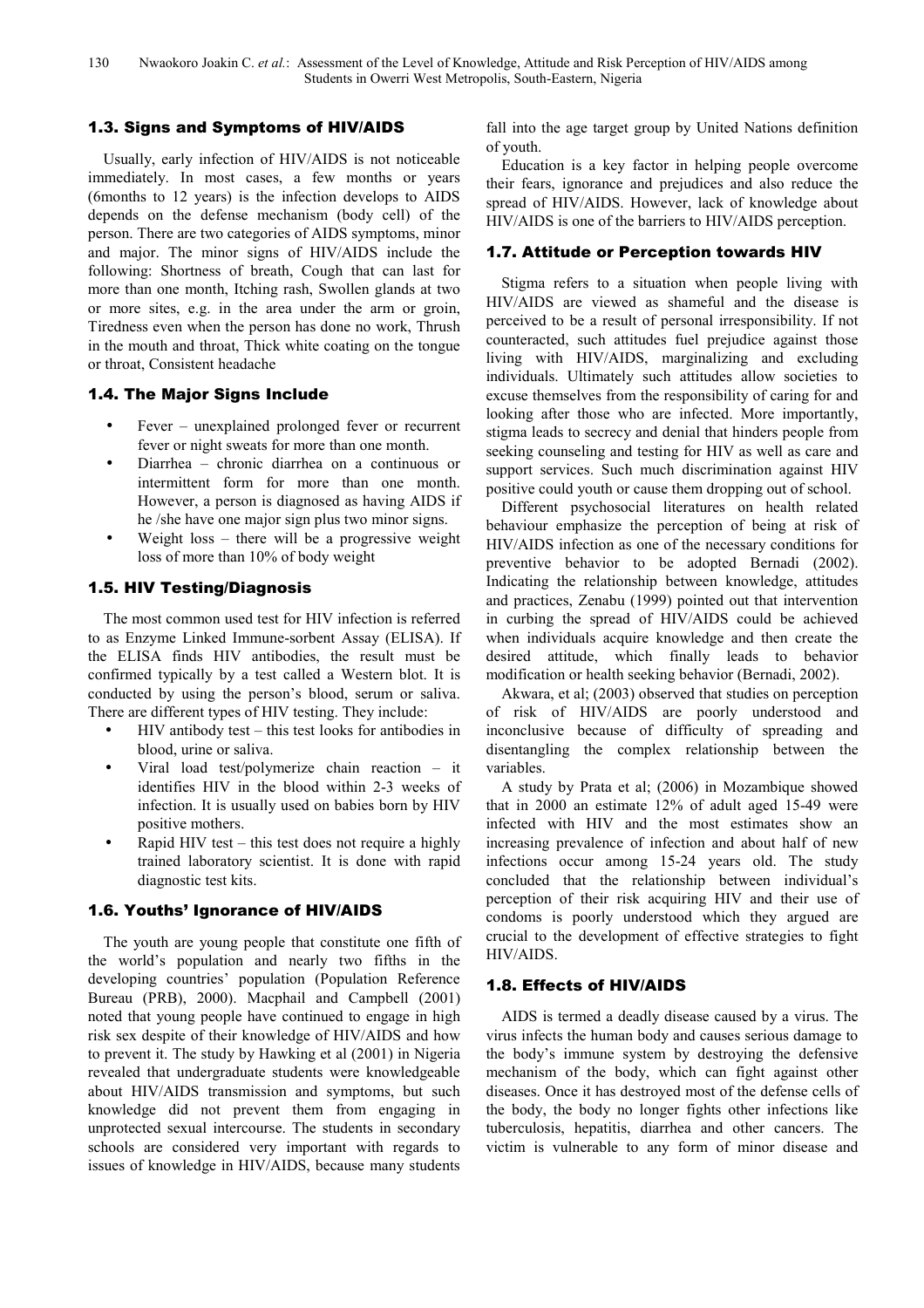therefore, the person develops full blown AIDS or successive illnesses and dies.

#### 1.9. Prevention of Human Immune Virus / Acquired Immune Deficiency Syndrome

Presently, there is no confirmed medical cure for HIV/AIDS. At the moment, HIV/AIDS is being managed and treated with drugs called Antiretroviral (ARV). The antiretroviral drugs only suppress the effectiveness and multiplication of HIV virus but no drug till date is able to permanently destroy the virus inside the human body. The effective preventive measures against HIV/AIDS are as follows:

- Use condom of approved quality. Advertising practitioners council of Nigeria (APCON) suggested that it is acceptable to engage in premarital sex provided condom is used.
- Sex education. This provides information, knowledge and confidence. Lack of sex education has left many people in doubt and misconception about sex.
- Total abstinence from sexual intercourse with casual partners.
- Being faithful to one's sex partner by maintaining a single partner.
- By avoiding behaviors that are likely to put one at risk of infection e.g. cultism, drug intake.
- Media campaigns and public awareness. Radio and television campaign like one created by Family Health are thought to have been successful in increasing knowledge and changing behavior (Chukwu, 2008).
- Insisting on using new sterilized sharpen objects such as needles and syringes during injection, immunization and circumcision. This also applies to blades and clippers which must be shared with anyone to avoid blood contact.
- Avoiding contact with infected blood and blood products and receiving only screened blood for HIV/AIDS before transfusion during sickness.

### 1.10. Treatment

Current treatment of HIV infection consist of highly active antiretroviral therapy (HAART) which has been beneficial to many HIV infected individuals. There is no evidence that people infected with HIV can be cured by currently available therapies. The decision to start therapy must balance the risk of an individual advancing to the stage of symptomatic disease against the dangers associated with the therapy. These risks include depression, feelings of isolation and substance abuse which is the reason that resistance develops as the patient's failure to correctly follow the prescribed treatment by not taking the medication at the current time. High active antiretroviral therapy (HAART) combination consist at least three drugs.

HAART can delay progression to AIDS, help to rebuild and maintain the immunization and reduce complications.

HIV/AIDS has been identified as the worst health crisis the world which a lot of people are facing today. It has become a major public health issue worldwide especially among developing nations, complicated by socio economic factors such as ignorance, unemployment, stigmatization and poor nutrition (Noulen, 2007). Different factors interact in a complex manner to acquire and spread HIV infection which makes the control and prevention of the epidemic difficult (Yayeh et al; 2003).

According to World Health Organization (2004), adolescents are infected by HIV/AIDS because the youths often do not know how serious the HIV/AIDS pandemic is, its causes, prevention and protection. The researcher observed that many youths in Nigeria do not have free access to information about HIV/AIDS. This is because in many occasions students engaged in high risk behavior without knowing the serious consequences of such risky behavioral manifestation. In addition, studies on HIV/AIDS have been conducted using people of various ages and states around the world and in Nigeria, but none has been focused on students in Owerri West Metropolis. This reason initiated the study on knowledge among students in Owerri West Metropolis.

The objective of this study was to assess the student's level of knowledge, attitudes and Perception on HIV/AIDS among students in Owerri West Metropolis.

#### 2. Research Methodology

This research work presents the research design, study area, target population, sample and sampling techniques, data collection, validity of the instrument, reliability of the instrument, administration of instruments for data collection, ethical considerations, and data analysis.

#### 2.1. Area of Study

The study was carried out among youths in Owerri West Metropolis, Imo state, south eastern, Nigeria.

#### 2.2. Study Design

The descriptive cross-sectional survey was used for this study. Considering the extensive nature of the population, it is quite clear that it is too large to handle or manage. Based on this, the researcher sample from the study population was for easier and better management. Ekuafeh (2005), stated that the closer the population of a research work, the more generalization power it has. Therefore, the survey research design was suitable and reliable in testing the students' knowledge on HIV/AIDS, cause and mode of transmission, perception and attitude, risky behaviour, preventive measures and students' source of information on HIV/AIDS.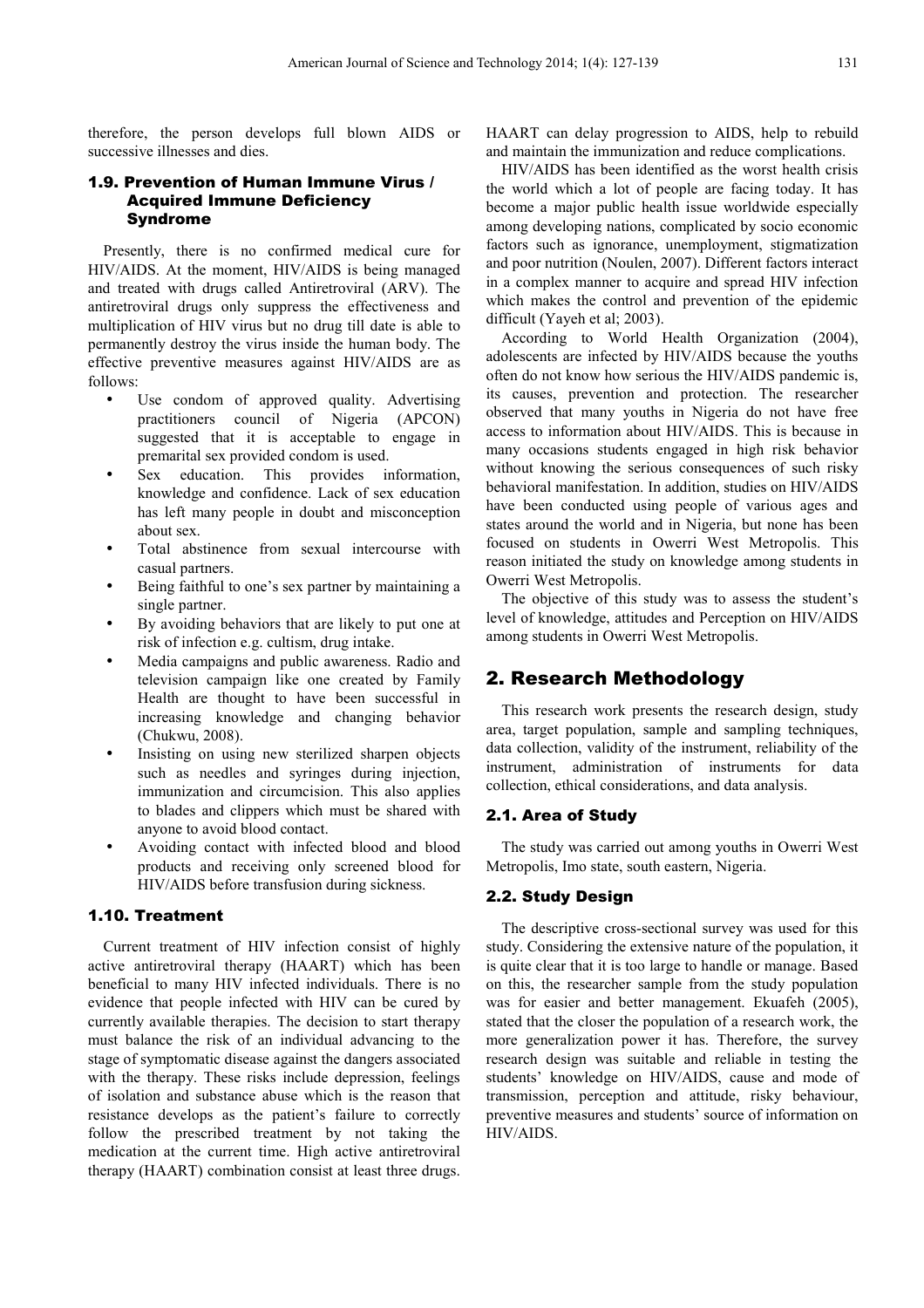## 2.3. Target Population

The population for the study was students (15-35yrs) from two selected secondary schools and three tertiary institutions in Owerri West Metropolis.

#### 2.4. Sample and Sampling Techniques

This study, a stratified random sampling was used. The sample size of 400 students aged (15-35years) were randomly selected. 100 respondents were gotten from each tertiary institution given a total of 300 and 50 respondents from each secondary school making a total of 100. Therefore, when the respondents added together from secondary schools and tertiary institutions gave a total of 400. In order to ensure equal gender participation in the study, efforts were made to involve both male and female students

#### 2.5. Instrument for Data Collection

The research instrument used for data collection was a well structured questionnaire prepared by the researcher. The questionnaire was developed based on the objective of the study. The instrument was constructed to obtain relevant information from students (15-35yrs) in Owerri West Metropolis on their Knowledge, Attitude and Risk Perception on HIV/AIDS. Hence, the questionnaire contained questions on socio-demographic data, level of knowledge on HIV/AIDS, level of knowledge on causes and mode of transmission of HIV/AIDS, knowledge on signs and symptoms of HIV/AIDS, knowledge on risky behavior, knowledge on perception

## 2.6. Validity and Reliability of the Instrument

Having constructed the questionnaire that would elicit information for the study, the researcher ensured that the validity of the content by checking the questionnaire item to make sure it tallied with the research objectives. The questionnaire was submitted to an expert in HIV/AIDS counseling for necessary corrections and a statistician was contacted for statistical analysis of the data. The reliability of the questionnaire was ascertained from HIV/AIDS educator ensured the content was in line with the objectives.

#### 2.7. Administration of Instrument

The administration of the instrument and collection of data were done personally by the researcher and two research assistants who were trained by the researcher. The choice of this method of administration and collection was based on the need to achieve maximum return rate of the questionnaire. Having obtained permission from the heads of the selected schools, Deans and Head of the various departments where data was collected, the researcher administered the questionnaire directly to the respondents.

## 2.8. Ethical Consideration

Ethical considerations were carefully and systematically adhered to before, during and after the study. Permission to carry out the research from the two selected secondary schools was obtained and the participant's consent was involved in the study. Each respondent was told the purpose of the study, explained about the confidentiality of all information given and has right to withdrawal from participating if there was feeling of discomfort. No names were written on the questionnaire to ensure confidentiality.

#### 2.9. Data Analysis

The data obtained were analyzed using descriptive and chi-square statistics.

## 3. Results

The results from the data collected from the questionnaire administered to both male and female students in selected secondary and tertiary schools in Owerri West Metropolis were presented in tables and charts as shown below.

#### 3.1. Demographic Characteristics

Accordingly, data on respondents' age, sex, educational level and marital status were collected and analyzed.

The sex distribution in Figure 1 showed that 185 (46.2%) are male while 215 (53.75%) were female. The age of respondents reported that 15-19years are 80(20%), 20-24 years are 180 (45%), 25-29 years are 110(27.5%) and 30 years and above are 30 (7.5%). Educationally, a total of 100 representing 25% are in secondary school while 300 representing 75% are in tertiary institution. In marital status, 360(90%) had single, 10 (2.5%) were engaged and 30 (7.5%) got married while divorced had (0%) as all seen in table 1.



*Figure 1. Percentage gender of respondents*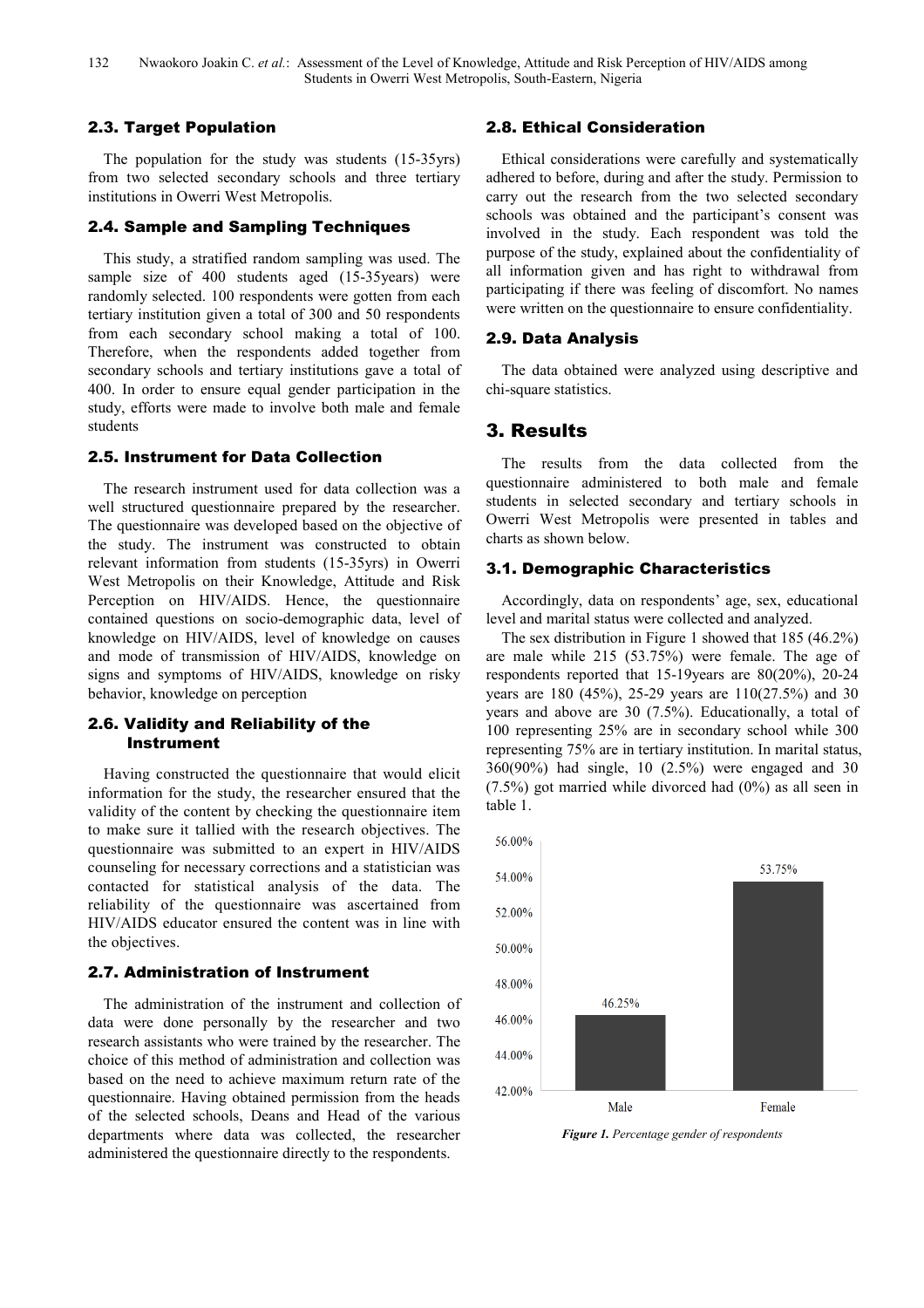*Table 1. Showing demographic data of respondents.* 

| <b>Item</b>           | <b>Frequency</b> | Percentage |
|-----------------------|------------------|------------|
| SEX:                  |                  |            |
| Male                  | 185              | 46.25      |
| Female                | 215              | 53.75      |
| Total                 | 400              | 100        |
| $AGE$ :               |                  |            |
| $15-19$               | 80               | 20         |
| $20 - 24$             | 180              | 45         |
| $25-29$               | 110              | 27.5       |
| 30&above              | 30               | 7.5        |
| Total                 | 400              | 100        |
| <b>EDUCATION:</b>     |                  |            |
| Secondary             | 100              | 25         |
| Tertiary              | 300              | 75         |
| Total                 | 400              | 100        |
| <b>MARITAL STATUS</b> |                  |            |
| Single                | 360              | 90         |
| Engaged               | 10               | 2.5        |
| Married               | 30               | 7.5        |
| Divorced              | $\mathbf{0}$     | $\theta$   |
| Total                 | 400              | 100        |

Source: Fieldwork

From Table 2, about 87.5% of the respondents are aware of the disease HIV/AIDS while not aware had 12.5%. From the respondents, 80% believes AIDS is real in the study while 20% do not believe. 280 representing 70% knows that HIV can be prevented and 120 representing 30% said they do not know. 96.5% of the respondents agree that AIDS kills while 37.5 do not agree. 220 representing 55% knows the meaning of HIV/AIDS while 45% have no idea.

*Table 2. Level of knowledge o n HIV/AIDS.* 

| <b>Items</b>                                              | Frequency | Percentage     |
|-----------------------------------------------------------|-----------|----------------|
| I am aware of the disease HIV/AIDS.                       |           |                |
| Yes                                                       | 350       | 87.5           |
| N <sub>o</sub>                                            | 50        | 12.5           |
| Total                                                     | 400       | 100            |
| Do You believe HIV/AIDS is real in Imo state?             |           |                |
| Yes                                                       | 320       | 80             |
| No                                                        | 80        | 20             |
| Total                                                     | 400       | 100            |
| Do<br>know HIV/AIDS<br>you<br><i>is</i>                   |           |                |
| preventable?                                              |           |                |
| Yes                                                       | 280       | 70             |
| No                                                        | 120       | 30             |
| Total                                                     | 400       | 100            |
| Do you know HIV/AIDS kills                                |           |                |
| Yes                                                       | 386       | 96.5           |
| No                                                        | 14        | 3.5            |
| Total                                                     | 400       | 100            |
| Can someone infected with HIV still                       |           |                |
| look healthy?                                             |           |                |
| Yes                                                       | 250       | 62.5           |
| N <sub>o</sub>                                            | 150       | 37.5           |
| Total                                                     | 400       | 100            |
| HIV/ AIDS mean Human Immuno Deficiency Virus and Acquired |           |                |
| Immune Deficiency Syndrome.                               |           |                |
| Yes                                                       | 220       | 55             |
| N <sub>o</sub>                                            | $\theta$  | $\overline{0}$ |
| No idea                                                   | 180       | 45             |
| Total                                                     | 400       | 100            |

Source: Fieldwork 2013

The results in table 3 show that 70% of the students know that HIV is a viral disease.75% has the knowledge that it can be passed from one person to another. 87.5% of the respondents agree that lesbianism and homosexuals can lead to HIV infection. 96.25% do not agree with hugging and shaking of hands as a mode of HIV transmission. 80% which is 320 respondents said that transfusion of unscreened blood is a mode of HIV transmission. 310(77.5%) agrees that sharing of sharp objects with an infected person is a mode of transmitting HIV/AIDS. Virtually, all the respondents representing 97% do not agree that sharing of food with an infection is a mode of transmission. All the respondents 100% correctly agree that sexual intercourse is a mode of transmitting HIV/AIDS and 96% rejects that mosquito bites can transmit HIV/AIDS. 22.5% said that sharing toilet with an infected person is a mode of transmitting HIV/AIDS while 97.75% said it is mode of transmission.

*Table 3. Level of knowledge on causes and its mode of transmission* 

| <b>Table 5.</b> Level of knowledge on causes and us mode of transmission             |              |            |  |
|--------------------------------------------------------------------------------------|--------------|------------|--|
| <b>Items</b>                                                                         | Frequency    | Percentage |  |
| HIV/AIDS is caused by a virus.                                                       |              |            |  |
| Yes                                                                                  | 280          | 70         |  |
| No                                                                                   |              |            |  |
| No idea                                                                              | 120          | 30         |  |
| Total                                                                                | 400          | 100        |  |
| HIV/AIDS can be passed from one person to another.                                   |              |            |  |
| Yes                                                                                  | 300          | 75         |  |
| No                                                                                   | 100          | 25         |  |
| Total                                                                                | 400          | 100        |  |
| I do not believe that sex is one of the ways of contracting HIV/AIDS.                |              |            |  |
| Yes                                                                                  | 100          | 25         |  |
| No                                                                                   | 300          | 75         |  |
| Total                                                                                | 400          | 100        |  |
| Practicing lesbianism and homosexuals can lead to infection with<br>HIV/AIDS.        |              |            |  |
| Yes                                                                                  | 350          | 87.5       |  |
| No                                                                                   | 50           | 12.5       |  |
| Total                                                                                | 400          | 100        |  |
| Hugging or shaking with infected persons can transfer HIV to non<br>infected persons |              |            |  |
| Yes                                                                                  | 15           | 3.75       |  |
| No                                                                                   | 385          | 96.25      |  |
| Total                                                                                | 400          | 100        |  |
| Transfusion of unscreened blood                                                      |              |            |  |
| Yes                                                                                  | 320          | 80         |  |
| No                                                                                   | 80           | 20         |  |
| Total                                                                                | 400          | 100        |  |
| Sharing of sharp objects like razor, needles with infected persons.                  |              |            |  |
| Yes                                                                                  | 310          | 77.5       |  |
| No                                                                                   | 90           | 22.5       |  |
| Total                                                                                | 400          | 100        |  |
| Sharing food with an infected person.                                                |              |            |  |
| Yes                                                                                  | 12           | 3          |  |
| No                                                                                   | 388          | 97         |  |
| Total                                                                                | 400          | 100        |  |
| Sexual intercourse                                                                   |              |            |  |
| Yes                                                                                  | 400          | 100        |  |
| No                                                                                   | $\mathbf{0}$ | $\theta$   |  |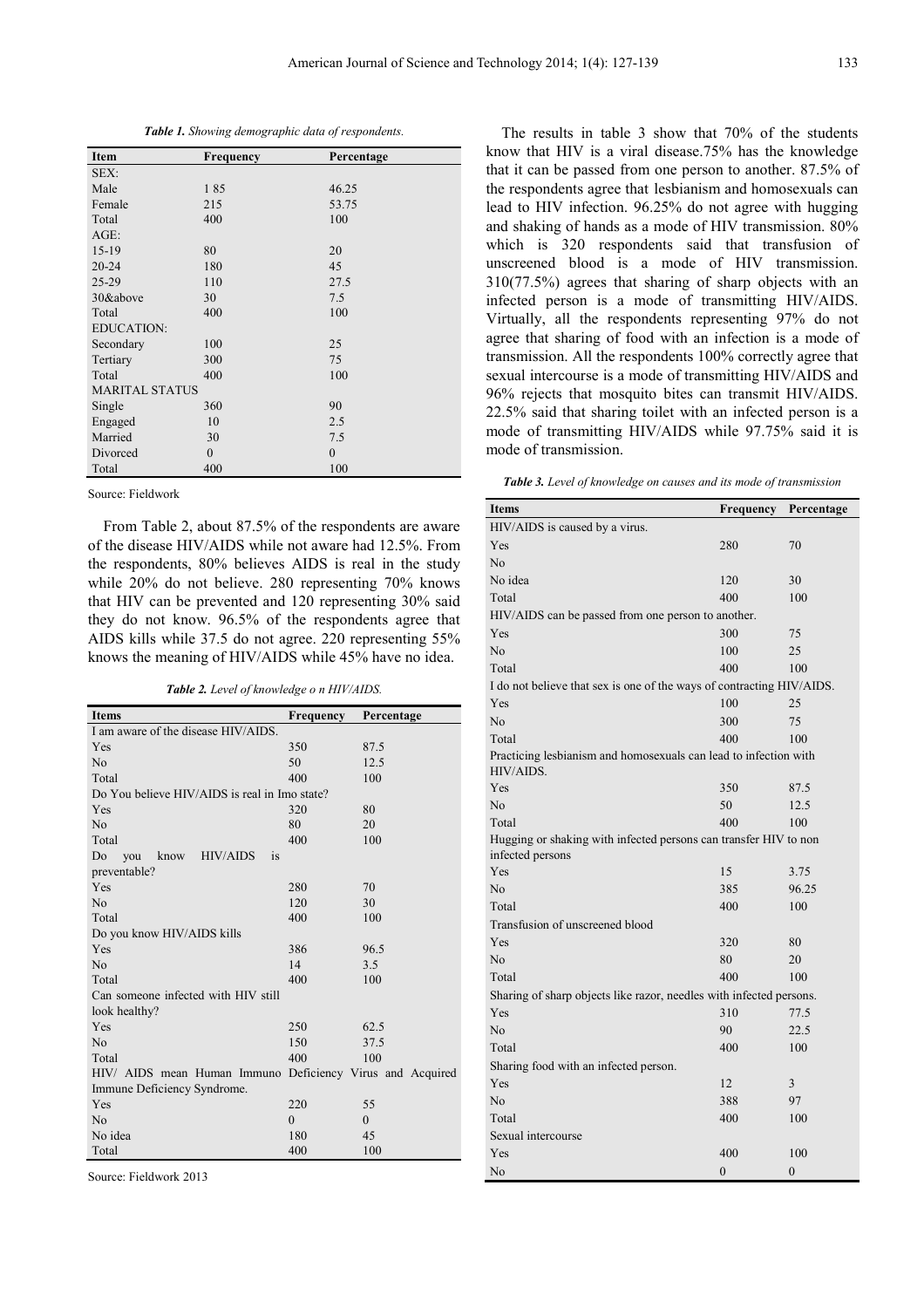| <b>Items</b>                               | <b>Frequency</b> | Percentage |  |
|--------------------------------------------|------------------|------------|--|
| Total                                      | 400              | 100        |  |
| Through mosquito bites or insect bites.    |                  |            |  |
| Yes                                        | 16               | 4          |  |
| N <sub>0</sub>                             | 384              | 96         |  |
| Total                                      | 400              | 100        |  |
| Sharing toilet seats with infected person. |                  |            |  |
| Yes                                        | 9                | 2.25       |  |
| N <sub>0</sub>                             | 391              | 97.75      |  |
| Total                                      | 400              | 100        |  |

Source: Fieldwork 2013

Table 4 revealed the students' knowledge on risky behavior. All the students (100%) said yes to unprotected sexual intercourse as a risky behavior. They also responded in unison (100%) that having sex without condom with unknown person is a risky behavior. A large number of respondents (97.75%) agreed that having more than one sexual partner is a risky behavior while 2.250% opposed it.

*Table 4. Level of knowledge on risky behavior* 

| <b>Items</b>                                      | Frequency    | Percentage |
|---------------------------------------------------|--------------|------------|
| Unprotected sexual intercourse                    |              |            |
| Yes                                               | 400          | 100        |
| N <sub>o</sub>                                    | $\theta$     | $\theta$   |
| Total                                             | 400          | 100        |
| Avoiding use of unsterilized surgical instruments |              |            |
| Yes                                               | 320          | 80         |
| N <sub>o</sub>                                    | 08           | 20         |
| Total                                             | 400          | 100        |
| Having more than one sexual partner.              |              |            |
| Yes                                               | 391          | 97.75      |
| No                                                | 09           | 2.25       |
| Total                                             | 400          | 100        |
| Having sex without condom with unknown person     |              |            |
| Yes                                               | 400          | 100        |
| N <sub>0</sub>                                    | $\mathbf{0}$ | $\theta$   |
| Total                                             | 400          | 100        |
| Use of condom during intercourse                  |              |            |
| Yes                                               | 011          | 2.75       |
| No                                                | 389          | 97.25      |
| Total                                             | 400          | 100        |
| Being faithful to your partner.                   |              |            |
| Yes                                               | 05           | 1.25       |
| N <sub>o</sub>                                    | 395          | 98.75      |
| Total                                             | 400          | 100        |
| Having only one sexual partner.                   |              |            |
| Yes                                               | 010          | 2.5        |
| N <sub>0</sub>                                    | 390          | 97.5       |
| Total                                             | 400          | 100        |

Source: Fieldwork 2013

Table 5 shows the students' perception about HIV/AIDS. 83% of the respondents perceived HIV/AIDS as a human threat. 274  $(68.5%)$  are willing to do HIV test. 97.75% believe that HIV/AIDS exist while 25% perceive it as a spiritual illness. About 57.5% said they won't share their beds with an infected person and 80% said they would

avoid a person with HIV infection. 26.5% reported that they cannot hug an infected person.

*Table 5. Level of knowledge on perception* 

| <b>Items</b>                                                  | Frequency | Percentage |
|---------------------------------------------------------------|-----------|------------|
| Is HIV/AIDS a threat to human health?                         |           |            |
| Yes                                                           | 322       | 83         |
| N <sub>o</sub>                                                | 68        | 17         |
| Total                                                         | 400       | 100        |
| Are you willing to do HIV test?                               |           |            |
| Yes                                                           | 274       | 68.5       |
| No                                                            | 126       | 31.5       |
| Total                                                         | 400       | 100        |
| Is HIV/AIDS a spiritual illness?                              |           |            |
| Yes                                                           | 100       | 25         |
| No                                                            | 300       | 75         |
| Total                                                         | 400       | 100        |
| Does HIV/AIDS exist?                                          |           |            |
| Yes                                                           | 391       | 97.75      |
| No                                                            | 09        | 2.25       |
| Total                                                         | 400       | 100        |
| HIV/AIDS can be gotten from mosquito                          |           |            |
| bites.                                                        |           |            |
| Yes                                                           | 15        | 3.75       |
| No                                                            | 385       | 96.25      |
| Total                                                         | 400       | 100        |
| Can you sleep on the same bed with an HIV<br>infected person? |           |            |
| Yes                                                           | 230       | 57.5       |
| No                                                            | 170       | 42.5       |
| Total                                                         | 400       | 100        |
| I would avoid caring for a HIV/AIDS<br>person/relation.       |           |            |
| Yes                                                           | 320       | 80         |
| N <sub>0</sub>                                                | 80        | 20         |
| Total                                                         | 400       | 100        |
| I cannot hug a HIV/AIDS infected person.                      |           |            |
| Yes                                                           | 106       | 26.5       |
| No                                                            | 294       | 73.5       |
| Total                                                         | 400       | 100        |

Source: Fieldwork 2013

From the students' response on sign and symptoms of HIV/AIDS as table 6 indicated; those stated true it causes excessive weight gain 0.75% while false had 99.25%, true for excessive weight loss had 87.5% and false were 12.5%, true for always feeling tired had 73% against 27%, cough that can last for more than one month had 57% while false had 32%. Among all the students interviewed, those responded true to the following signs and symptoms; excessive appetite was 60.25%, excessive loss of appetite had 45.25%, persistent headache was 37.5%, itching and rash of the body were 30%, Sore throat for one month 16%, Excessive passing of urine for more than one month 20.75%, Shortness of breathe 30%, Illness like tuberculosis, pneumonia may be experienced 45.75%, Thrust in the mouth and throat, 17.5%, may have no signs and serious illness for a long time 53.25%, excessive night sweat 23.5% and Experiencing malaria symptoms had 37.5%.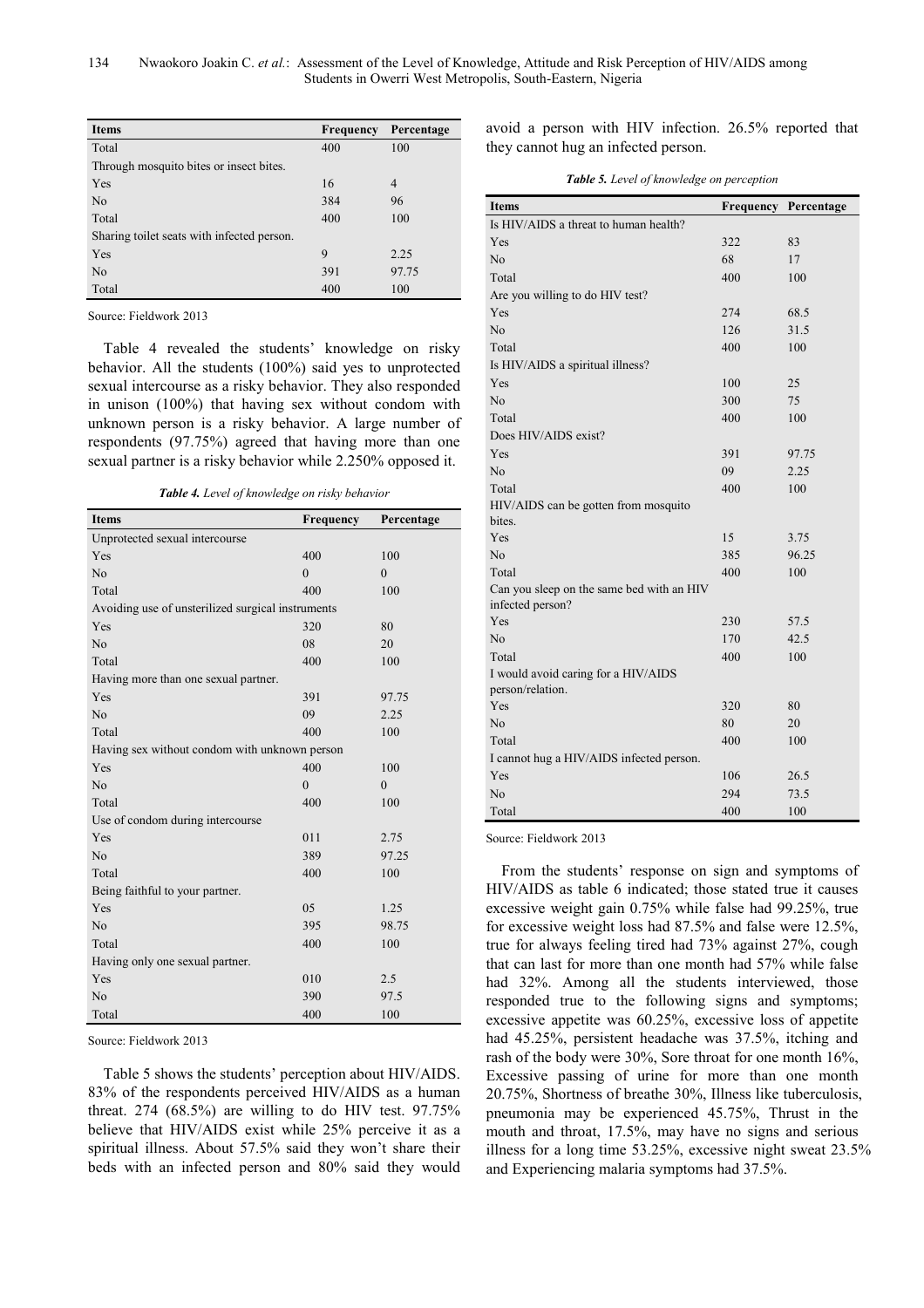| <b>Items</b>                                             | No=400 True | $\frac{0}{0}$ | No=400 False | $\frac{0}{0}$ | No=400 No Idea | $\frac{0}{0}$ |
|----------------------------------------------------------|-------------|---------------|--------------|---------------|----------------|---------------|
| Excessive weight gain                                    | 3           | 0.75          | 397          | 99.25         | $\Omega$       | $\mathbf{0}$  |
| Excessive weight loss                                    | 350         | 87.5          | 50           | 12.50         | $\mathbf{0}$   | $\mathbf{0}$  |
| Feeling tired always                                     | 292         | 73            | 108          | 27            | $\overline{0}$ | $\mathbf{0}$  |
| Cough that can last for more than one month.             | 228         | 57            | 140          | 35            | 32             | 8             |
| Excessive appetite                                       | 241         | 60.25         | 159          | 39.75         | $\overline{0}$ | $\mathbf{0}$  |
| Excessive loss of appetite                               | 181         | 45.25         | 219          | 54.75         | $\overline{0}$ | $\mathbf{0}$  |
| Persistent headache                                      | 150         | 37.5          | 50           | 12.5          | 200            | 50            |
| Itching rash of the body.                                | 120         | 30            | 20           | 5             | 260            | 65            |
| Sore throat for one month                                | 64          | 16            | 90           | 22.5          | 246            | 61.5          |
| Excessive passing of urine for more than one month.      | 83          | 20.75         | 230          | 57.5          | 87             | 21.75         |
| Shortness of breathe                                     | 120         | 30            | 80           | 20            | 200            | 50            |
| Illness like tuberculosis, pneumonia may be experienced. | 183         | 45.75         | 60           | 15            | 157            | 39.25         |
| Thrust in the mouth and throat                           | 70          | 17.5          | 73           | 18.25         | 257            | 64.25         |
| May have no signs and serious illness for a long time    | 213         | 53.25         | 187          | 46.75         | $\Omega$       | $\mathbf{0}$  |
| Excessive night sweat                                    | 94          | 23.5          | $\mathbf{0}$ | $\mathbf{0}$  | 306            | 76.5          |
| Experiencing malaria symptoms.                           | 150         | 37.5          | 50           | 12.5          | 200            | 50            |

*Table 6. Level of knowledge on signs and symptoms* 

Source: Fieldwork 2013

*Table 7. Level of knowledge on preventive measures* 

| <b>ITEM</b>                                                       | $N = 400$<br>Yes |          | $\%$ Yes N=400 No | $%$ No       |
|-------------------------------------------------------------------|------------------|----------|-------------------|--------------|
| Taking antibiotics before and<br>after sexual intercourse.        | 18               | 4.5      | 382               | 95.5         |
| Use of contraceptive pills.                                       | $\theta$         | $\theta$ | 400               | 100          |
| Being faithful to one sexual<br>partner.                          | 390              | 97.5     | 010               | 2.5          |
| Use of condom if you must have<br>sex casually.                   | 389              | 97.25    | 011               | 2.75         |
| Use of herbs from the traditional<br>medicine.                    | 125              | 31.25    | 275               | 68.75        |
| Immunization against<br>HIV/AIDS.                                 | 80               | 20       | 320               | 80           |
| Receiving only screened blood.                                    | 400              | 100      | $\theta$          | $\mathbf{0}$ |
| Abstinence from sex.                                              | 380              | 95       | 20                | 5            |
| Avoiding bad friends and being<br>very careful.                   | 320              | 80       | 80                | 20           |
| Introducing sex education in<br>schools.                          | 345              | 86.25    | 55                | 13.75        |
| Avoiding body contact with<br>infected persons.                   | 96               | 24       | 304               | 76           |
| Avoid sharing sharp instruments<br>that might have blood on them. | 310              | 77.5     | 90                | 22.5         |
| Receiving unscreened blood only<br>from relations.                | 25               | 6.25     | 375               | 93.75        |
| Avoid premarital sex.                                             | 355              | 88.75    | 45                | 11.25        |

Source: Fieldwork 2013

Table 7 represents the respondents' knowledge on preventive measures. All the respondents (100%) responded "NO" to use of contraceptive pills and taking antibiotics before and after sexual intercourse had 4.5% as a preventive measure and also accepts receiving screened blood as a preventive measure. 389(97.25%) have the knowledge on use of condom as a preventive measure.

97.50% respondents agree that being faithful to one sexual partner is also a preventive measure. 31.25% believe on the use of traditional herbs, immunization against HIV/AIDS had 20%, 80% said avoiding bad friends and being very careful, 86.25% said they should Introducing sex education in schools, 95% agreed to stay in abstinence, 24% were on avoiding body contact with infected persons, Avoid sharing sharp instruments that might have blood on them had 77.5%**,** Receiving unscreened blood only from relations had 6.25% while avoid premarital sex had 88.75%.

#### 3.2. Table 8 Shows Statistical Analysis Using Chi-Square

Statistical analysis Respondents' knowledge on HIV/AIDs  $X_{tab} = 24.72$   $X_{cal} = 262.9$ Highly significant at  $p = \le 0.01$ Respondents' level of knowledge on causes and mode of transmission  $X_{tab} = 38.93$  Xcal = 2550.0 Highly significant at  $p = \le 0.01$  Respondents' Knowledge on Signs and Symptoms  $X_{tab} = 38.93$   $X_{cal} = 3729.1$ Highly significant at  $p = \le 0.01$ Respondents' Knowledge on Risky Behaviour  $X_{tab} = 27.69$   $X_{cal} = 2404.9$ Highly significant at  $p = \le 0.01$ Respondents' Knowledge on Perception  $X_{tab} = 30.58$  Xcal = 1256.08 Highly significant at  $p = \le 0.01$ Respondents' Knowledge on Preventive measures  $X_{tab} = 46.96$  Xcal = 3452.6 Highly significant at  $p = \le 0.01$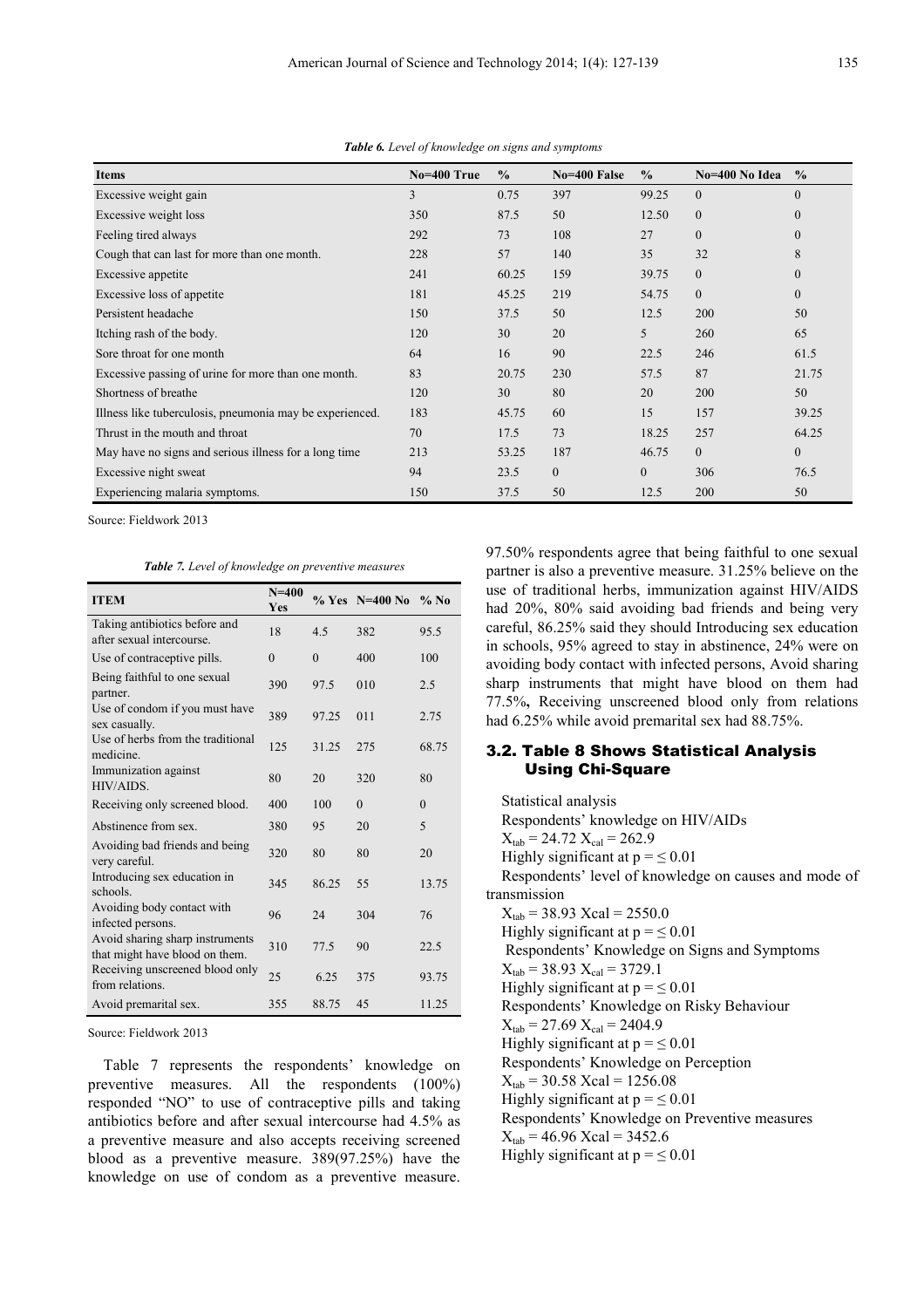*Table 8. Percentage coefficient of variation of respondents on source of information on HIV/AIDS* 

| <b>Item</b>                     | <b>Frequency</b> |
|---------------------------------|------------------|
| Radio                           | 392              |
| Friends and peers               | 320              |
| Health workers                  | 400              |
| Television                      | 350              |
| Total                           | 2820             |
| Mean                            | 235              |
| <b>Standard Deviation</b>       | 118.67           |
| % coefficient of variation (CV) | 50.5             |

CV: coefficient of variation, Source: Fieldwork 2013

Respondents' knowledge on HIV/AIDs was highly significant at  $p = \leq 0.01$ . Chi-square statistics showed that Xcal (262.9) was greater than Xtab (24.72) at  $p \le 0.01$ . This implies that the students have good knowledge of HIV/AIDS. Respondents' level of knowledge on causes and mode of transmission was highly significant at  $p = \leq$ 0.01. Even though 30% of the students do not know the causative organisms of HIV/AIDS as shown on Table 3, statistical result obtained, Xcal (2550) was greater than Xtab (38.93). This indicated that students have high knowledge on the causes and modes of transmission with a high significant level at  $p=\leq 0.01$ .

## 3.3. Respondents' Knowledge on Signs and Symptoms

From the analysis on students' response on signs and symptoms of HIV/AIDS, Xtab(38.93) was less than the Xcal (3729.1).The findings was statistically significant at  $p=\leq 0.01$ , this implies that the students have sound knowledge on signs and symptoms of HIV/AIDS. The findings on signs and symptoms as shown in Table 4 above, shows that 37.5% said it was headache, 73% said tiredness. 350out of 400 (87.5%) said it involves weight loss, 60.25% said excessive appetite while 53.25% are of the opinion that it may have no signs.

## 3.4.1. Respondents' Knowledge on Risky Behaviour

All respondents indicated that sexual intercourse is a risky behaviour. 100% also indicated that having sex without condom with an unknown person is a risky behaviour. 2.25% said that being faithful to one partner is a risky behavior, 2.7% said no to condom use during intercourse which is not significantly high compared to those that said yes. In otherwise, the total responses statistically gave rise to a high significant level at  $p = \leq 0.01$ . Xcal (2404.9) being greater than Xtab (27.69) indicates that majority of the students have knowledge on risky behaviors.

## 3.4.2. Respondents' Knowledge on Perception

Regarding to students knowledge on perception, 26.5% cannot hug someone with HIV/AIDS, 25% perceive it as a spiritual illness and 20% would avoid caring for someone with HIV/AIDS. When compared statistically with the students that opposed these opinions or said yes, Xcal (1256.08) was greater than Xtab (30.58). This revealed that students' perception about HIV/AIDS is highly significant.

## 3.4.3. Respondents' Knowledge on Preventive Measures

Ninety eight percent of the respondents showed in Table 7 said that taking antibiotics is not a preventive measure against HIV/AIDS while 95% accepted abstinence as a preventive measure. Other results analyzed from Table 7 attested that students have a sound knowledge on preventive measures with significant level at  $p = \leq 0.01$ 

All results obtained and analyzed statically showed a high significance level at  $p=\leq 0.01$  which indicates that students in Owerri West Metropolis have good knowledge on HIV/AIDS, causes and mode of transmission, signs and symptoms, risky behaviours, perception and preventive measures.

From the results on table 8, all participants receive information from health workers had 400(14.2%). 392 (98%) was from the radio, 320 (80%) from friends and peers and 350 (87.50%) from the television. The coefficient of variation of 50% implied that there was high variation (difference) among the respondents' sources of information.

# 4. Discussion

The present study assessed the knowledge, attitude, and risk-perception of HIV/AIDS among students in Owerri West Metropolis in Imo state, Nigeria. The age distribution of the respondents showed that majority of them fall between 20-24 years. Majority of the respondents are single with 90% of the total sample. It is not a surprise because Owerri has more than four higher learning institutions.

The study demonstrated that the knowledge of respondents on HIV/AIDS is highly significant at  $p = \leq 0.01$ . This is in line with the findings of the work done by Onuorah and Eze (2005) which showed that students are to a great extent aware of HIV/AIDS and the ways by which it can be transmitted. The respondents' representing 100% identified "sexual intercourse" as a major means of contracting HIV/AIDS and use of condom as a preventive measure. This revealed that students are highly knowledge on the cause and mode of transmission even though 45% have no idea on the meaning of HIV/AIDS. Despite the fact that the students are aware of HIV/AIDS mode of transmission and preventive measures, about 2.75% engage in unprotected sex. From the result, 5 % do not see abstinence as a preventive measure against HIV infection. This finding collaborates with that of Macphail and Campbell (2001) who noted that young people have continued to engage in high risk sex in spite of their knowledge of HIV/AIDS and how to prevent it. This means that having adequate knowledge about HIV/AIDS may not necessarily result in an equivalent behavioral change (Roscoe and Kruger, 1999).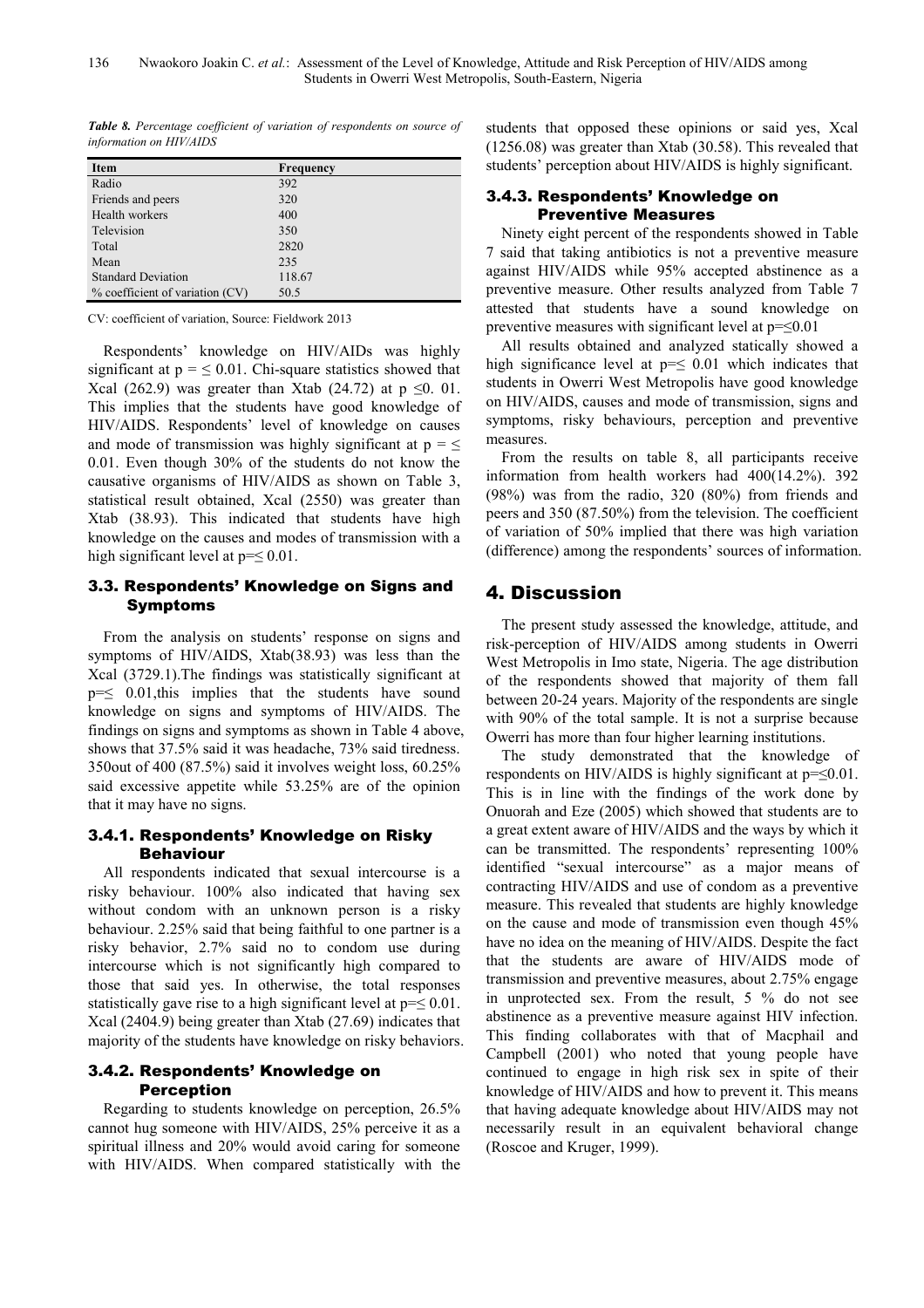This study shows that majority of the students are aware of the symptoms associated with HIV/AIDS. A high percentage of respondents with 53.25% accepted that there may be no signs of HIV infection with weight loss for a long time. This finding was in line with the study done by Hawking et al (2001) who found out that Nigeria undergraduate students were knowledgeable about HIV/AIDS transmission and symptoms, but such knowledge did not prevent them from engaging in the unprotected sex.

Revelations of the study on perception an attitude showed a high significance level. On the other hand, 2.5% said they were being faithful to one partner does not reduce the risk of HIV infection and 12.5% are of the opinion that practicing lesbianism is not a risk that can lead to HIV infection. This was similar to the work done by Isaac and Olabode (2006) in which the findings of their work showed the students' perception of unprotected sex, did not influence their attitude towards the practice. 31.5% are not willing to test for HIV yet, they engage in sexual practices. This shows that some students are still ignorant about the HIV infection. Twenty five percent of the respondents were of the opinion that HIV/AIDS is a spiritual disease. As stated by the participants, HIV/AIDS was acknowledged to be a threat to human life with 83 %. 96.25 % of the respondents attested that hugging and kissing could not lead to HIV/AIDS which is in line with Ehizouwa (2011) who said shaking of hands, hugging and touching of a HIV patient cannot lead to HIV transmission.

According to Silverman (1989), the knowledge people have about any condition determines what they do about the condition. From the result of this research, 97.25% of the students use condom as a preventive measure which showed a reasonable about HIV/AIDS prevention through condom use.

Regarding sources of information on HIV/AIDS, the participants reported their main sources of information as radio, print media, health workers, television and friends and peers. The study was in line with Baba and Omotara (2001) who found out that television was a major source of information in all the schools they used for their case study. It also corresponds with investigation done by Nnabueze (2000) who reported that media and friends and peers are major sources of information to students on HIV/AIDS. From the result above, it was evident that vast majority of the participants received information from the mass media and health workers. Very little communication regarding HIV/AIDS occurred between participants, school teachers, pastors and HIV campaigns. This scenario must be as a result of lack of interest on the part of teachers, lecturers, and non involvement in the organization of health programs and campaigns.

One explanation for the consistency of the findings of the present study with those of the previous ones is that students' across the globe share almost same characteristics such as risk-related sexual behavior which make them have similar conception about HIV/AIDS. Therefore the findings

of the present study are considered plausible and not misleading.

## 5. Conclusion

Based on the findings of this study, it was concluded that awareness and knowledge of HIV/AIDS is high in Owerri West Metropolis. Despite the knowledge, the risk of contracting HIV infection still exists as risky behaviors are still practiced among students. The students claim that HIV/AIDS is a threat to the society and are aware of the transmission routes and preventive measures but the virus keeps spreading among the youths which show that some youths still posses' ignorant attitudes. This study also showed that health education is effective measure for improving HIV knowledge and high risk behavioural changes among youths and other common risk groups like commercial drivers, injection drug users and long distance drivers in Nigeria (Olugbenga-Bello, Asekun-Olarinmoye & Adeomi , 2011).

#### Recommendations

- The study recommends that curriculum experts in health education to incorporate concepts/topics on HIV/AIDS education in the contents of textbooks.
- There is need to focus on preventive measures which can be achieved through proper AIDS education.
- There is also need to review the health education curriculum of those saddled with the responsibility of imparting knowledge to students.
- Parents and teachers should encourage students to imbibe the spirit of abstinence with regards to sex
- Parents, teachers, clergies and even the students should be involved in HIV education programs. The stimulation of interest in parents, teachers and health workers concerning HIV/AIDS campaigns may help to educate themselves and their children or students regarding the subject matter.
- As being observed that television is among the common source of information on HIV/AIDS, the state agency in charge of HIV/AIDS can sponsor the drama and music of HIV/AIDS activities. The surge in the movie industries and drive towards the patronage of home videos by the masses will go a long way in sensitizing people on HIV/AIDS.

## Conflict of Interest

All authors of this article have no conflicts of interest throughout the period of this work.

#### Acknowledgement

This study survey was carried out under the support of principals of selected secondary schools and heads of different higher institutions assessed.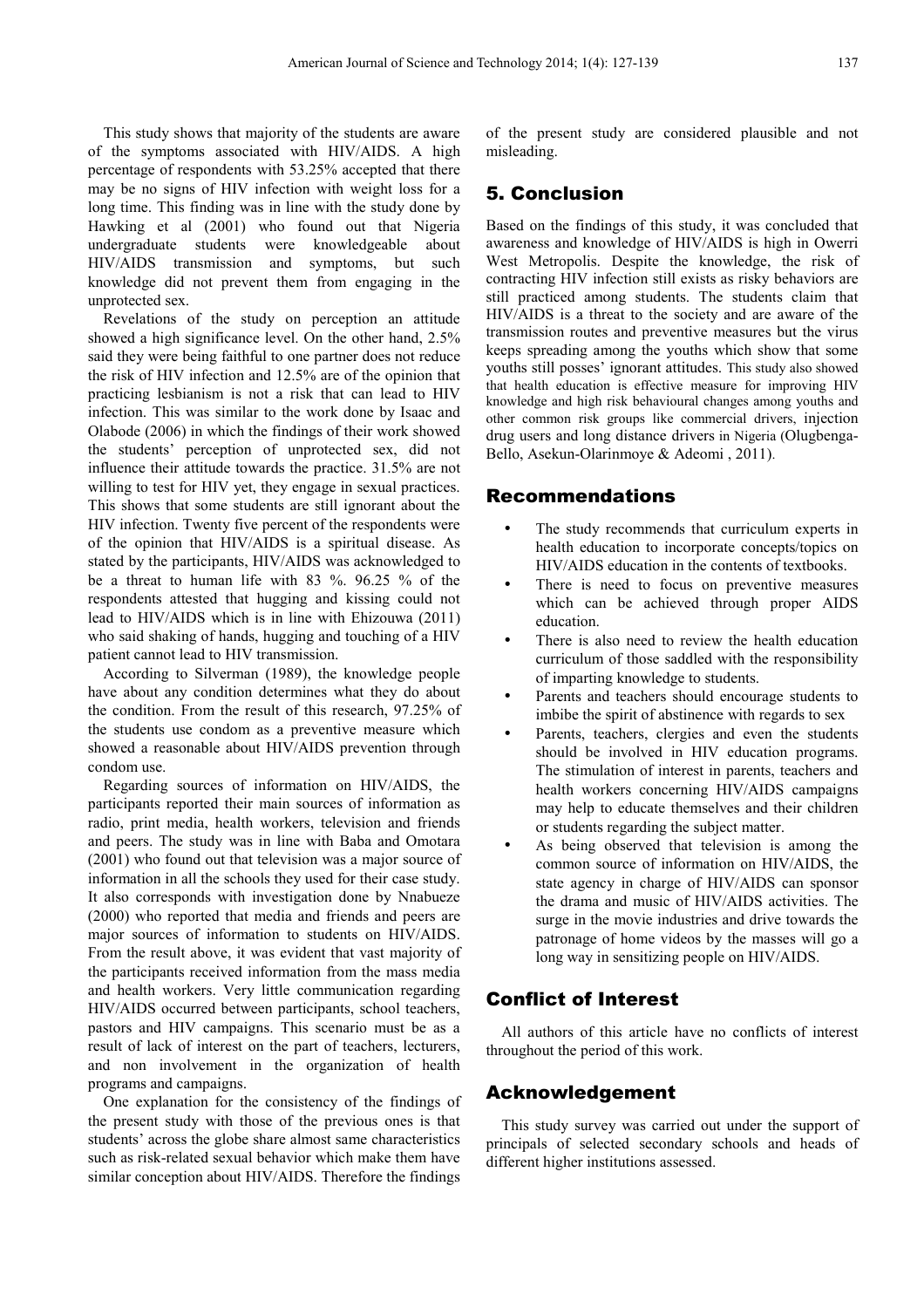138 Nwaokoro Joakin C. *et al.*: Assessment of the Level of Knowledge, Attitude and Risk Perception of HIV/AIDS among Students in Owerri West Metropolis, South-Eastern, Nigeria

## References

- [1] UNAIDS, (2008). Report on Global AIDS: Epidemics. Retrieved from: *http://www.unaids.org/en/knowledgecentre/HIVData/Global Report/2008/2008-Global-report.asp. Accessed on October 30, 2013.*
- [2] UNAIDS, (2003). Report on Global HIV/AIDS Epidemic. Family Health International, Geneva, Switzerland.<br>Retrieved from:  $http://www.ncbi.n$ Retrieved from: *http//www.ncbi.n /monch.gov/pmc/articles/PMC1874211/. Accessed on October 30, 2013.*
- [3] The United Nations International Emergency Children's Fund, (UNICEF), UNAIDS &WHO, (2007). Young people and HIV/AIDS, opportunity in crisis. Retrieved from: *http//:www.unicef.org/pubsegn/youngpeople/, Accessed on November 28, 2013*.
- [4] Adefuye, A.S., Abiona, T.C., Balogun, J.A., & Lukobo-Durrell, M. (2009). HIV Sexual Risk behaviour and perception of risk among college students: *Implications for planning Intervention.* BMC, Public Health, 9:281.Retrieved from *http://www.biomedcentral.com/1471- 2458/9/281.Accessed on November 15, 2013*
- [5] Carlson, C.N. (1996). A family planning Manual New York planned Parenthood Federation of America.
- [6] Oluh, C. (2007). *Comprehensive Primary health Care for Nurses and Midwives*. Enugu: Snap Press Limited.
- [7] Ukpong, P.J. (2006). *Primary Health Care in Nigeria*: Prospects and failures.1<sup>st</sup> ed. Ikpot Ekpene: Augustinno Printers.
- [8] Nielson, M.H., Pederson, F.S., & Kjims, J. (2003): molecular strategies to inhibit HIV1 replication and retroviralogy, 2-10.
- [9] Olugbenga-Bello A.I, Asekun-Olarinmoye E.O & Adeomi A.A (2011). Effectiveness of Health Education in Improving HIV/AIDS Knowledge and Risk Behaviours of Commercial Vehicle Drivers in Ilorin, Nigeria. Global Journal of Medical Research, 11(5): 2249-4618
- [10] Garland, C.J. (2003). AIDS is real and is in our church. Bukuni; ACTS.
- [11] Ahmadu, T. (1997). Prevalence of tuberculosis in Immuno suspected patients with HIV virus infection (a review), unpublished. B.S.C Project
- [12] WHO, (2006). WHO case definitions of HIV for surveillance and revised clinical staging and immunological classification. Retrieved from *http: www.who int.//HIV/pub./guidelinesWho%20HIV%staging. Accessed on January 10, 2014.*
- [13] Raen, K. (1993). Where is the Good Samaritan? A challenge to fight HIV/AIDS among youths. Lagos: Bible society of Nigeria.
- [14] Haan, R.M. (2004).AIDS, Finding hope and compassion. Michigan: Grand.
- [15] Chukwu, U.C. (2008): HIV screening among apparently healthy people in Ahiazu Mbaise L.G.A An unpublished B.tech project. Federal University of Technology Owerri pp48.
- [16] Nigerian Educational Research Development Council (NERDC), (1995). *Perspective in population Education*. Selected Reading population Education, 4, NERDC Lagos.
- [17] Momoh, S.O. (2004). Teachers' knowledge and attitude towards HIV/AIDS infection. The Counselor, 20(1): 86-90.
- [18] Odey, J.E (2004). The role of the family in sex and sexuality education. *The Journal of family development,* 1: 77-85.
- [19] Daudu, M. (2005).*Contemporary ethical issues in Christian perspective* Zaria: Adex Ventures.
- [20] Population Reference Bureau (2001).*Youth in Sub—Saharan Africa: A chart book on sexual experience and reproductive health*. Population Reference Bureau, Washington DC.
- [21] Macphail, C., & Campbell, C. (2001). I think condoms are good, but aai, I hate those things; condom use among adolescents and young people in a Southern African township. Social Science and Medicine, 52: 1613-27.
- [22] Hawking.A.K., Anadu, E.C.,Gray, L.A., & Champeau, D.A. (2001). *Nigerian university students knowledge, perception and behaviour about HIV /AIDS: are these students at risk.* Retrieved from: *http://www.ncbi.n/m.nib.gov. Accesses on November 25, 2013.*
- [23] Bernadi, L. (2002). Deteminant of individual AIDS risks perception: *knowledge, behavioual contol, and social influence*. Max Planck Institute for Demography. Retrieved from www.demogr.mpg.de/papers/working/wp-2002-029. *Accessed on January 30, 2014.*
- [24] Zenabu, A. (1999). Knowledge, attitude and behaviour (KAB) on HIV/AIDS/STDs among sex workers in the informal sector in Addis Ababa. Addis Ababa University, Addis Ababa.
- [25] Akwara, P.A., Madise, N.J., & Hinde, A. (2003). Perception of Risk of HIV/AIDS and Sexual Behaviour in Kenya. *Journal of Biosocial Sciences,* 35: 385-411.
- [26] Prata, N., Morris, L., Mazive, E., Vahidnia, F., Sterhr,M. (2006). Relationship between HIV Risk Perception and Condom Use: Evidence from a *Population-Based Survey in Mozambique. International Family Planning Prospectives*; 32(4): 192-200.
- [27] Noulen, S. (2007). 28 stories of AIDS in African. Port Bello Book 106.
- [28] Yayeh, N., Daniel, B., & Mebratu, B. (2003). A community based study on knowledge, attitudes and practice (KAP) on HIV/AIDS in Gambella town,Western Ethiopia. *Ethiopian Journal of Health Department*, 17(3): 205-213.
- [29] WHO, (2004). HIV/AIDS and adolescents: Publication of World Organization. Geneva.
- [30] Ekuafeh, W.O. (2005). *Population Evasion in Ololobu*. Y.P Social studies for effective citizenship the Kano-Zaria Social collection Kano, Nigeria.
- [31] Onuorah, A.E., & Eze, P.S. (2005): Nigerian youth Awarness of the various mode HIV/AIDS tansmission and strategies for preventing its Acquisition, published by counselling Association of Nigeria, 21: 61-65.